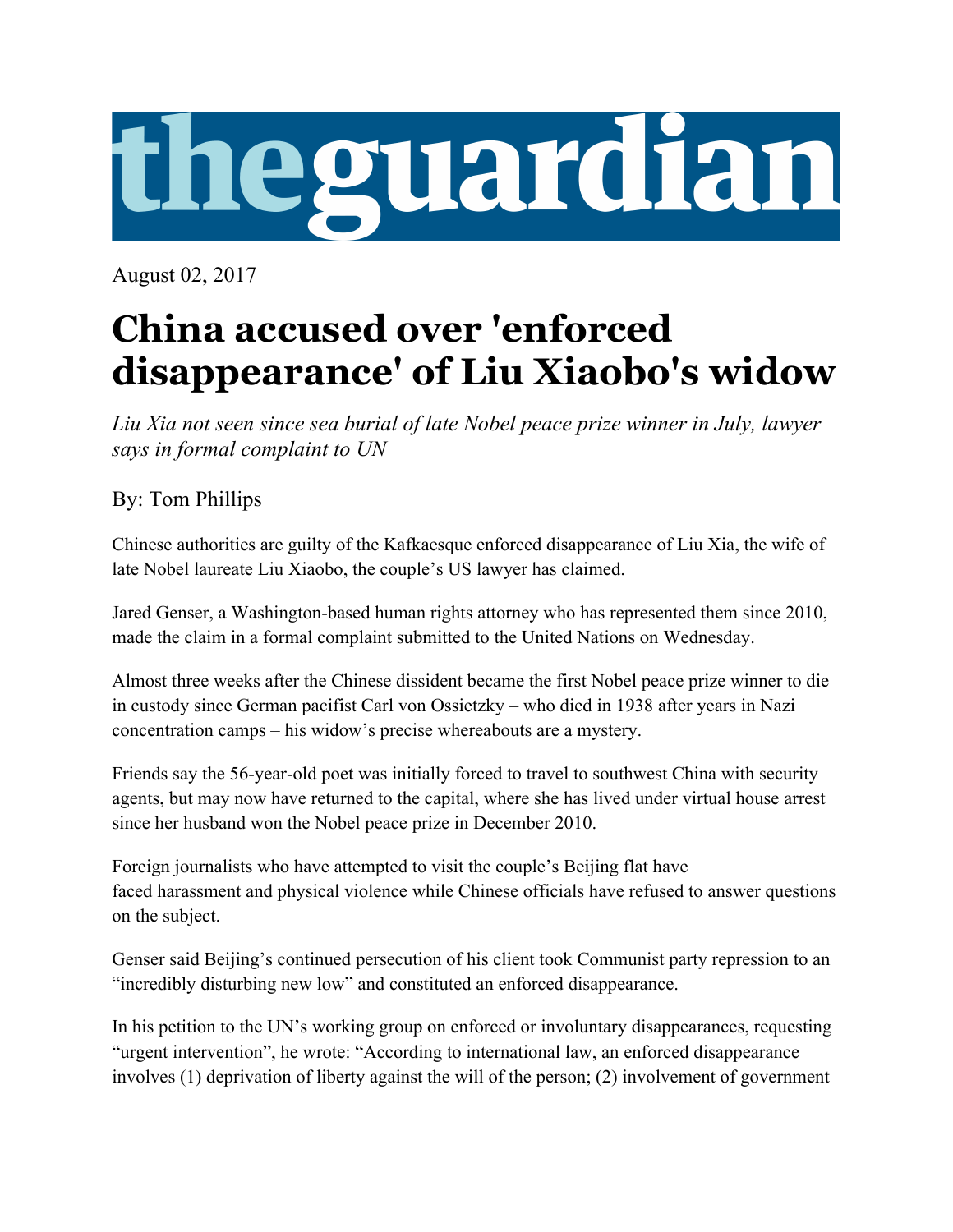officials; and (3) refusal to acknowledge the deprivation of liberty or concealment of the fate or whereabouts of the disappeared person."

Genser told the Guardian: "It is crystal clear to me that what has happened to Liu Xia falls squarely and unequivocally within this definition."

Liu Xia was last seen on 15 July when authorities released photographs showing her attending her husband's controversial sea burial, which supporters suspect was devised to deny them a place to remember the democracy icon and his ideas.

"There has been no information as to where she is, who is detaining her or when she might reappear. [But] it is clear to me … that the Chinese government has her," said Genser. "She continues to suffer enormously … I actually don't think Kafka could have imagined a scenario as terrible as hers."

Genser said he expected that, having received his complaint, the UN body would now ask Beijing to respond to claims that Chinese security forces were behind Liu Xia's disappearance. He hoped the move would force Beijing to "reappear" Liu Xia, who has never been charged with any crime, and allow her to leave China. The United States, Germany and Britain are among the governments that have called for her release.

Genser also voiced support for a congressional push to rename the street on which China's US embassy is located, in homage to the late democracy icon. According to the Washington Post, Chinese leaders are livid at the campaign and have been lobbying the Trump administration to veto the proposal. China's top diplomat, Yang Jiechi, recently warned the US secretary of state, Rex Tillerson, that changing the street's name from International Place to Liu Xiaobo Plaza would "seriously affect Chinese cooperation on major issues".

Genser called for similar moves in European capitals that might see Rue de Washington in Paris become the Rue de Liu Xiaobo and London's Portland Place renamed Liu Xiaobo Place. "It is clear that the Chinese government would like to erase the memory of Liu Xiaobo from the world's imagination. The idea … that every piece of mail that would go to a Chinese embassy in Washington, London and Paris would be [stamped with his name] would really be anathema to the Chinese government."

Genser said that while his focus was freeing Liu Xia, the campaign was an effective way to pressure Beijing. "To me this is a means to an end. I'm not committed to having the street renamed.

"But if the government won't relent … they are leaving advocates with really no option other than to go down this road."